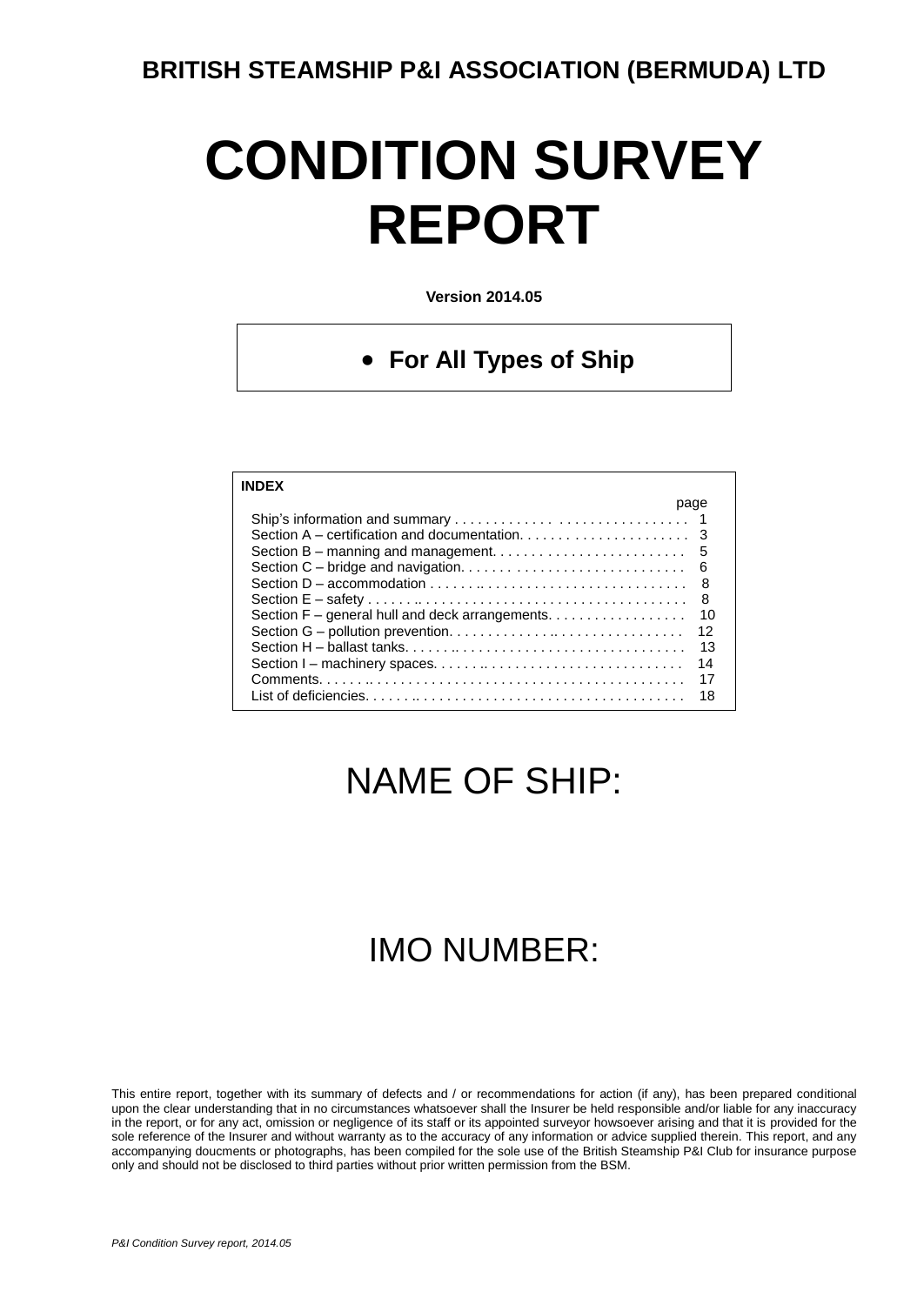#### **SHIP'S INFORMATION**

| Name of Vessel                       |  |  |               |  |
|--------------------------------------|--|--|---------------|--|
| <b>IMO Number</b>                    |  |  | Flag          |  |
| GT / DWT                             |  |  | Year of Built |  |
| Registered Owner / Email             |  |  |               |  |
| Manager or Operator / Email          |  |  |               |  |
| <b>Classification Society</b>        |  |  |               |  |
| <b>Previous Owners</b>               |  |  |               |  |
| <b>Previous Vessel Names</b>         |  |  |               |  |
| Type of Vessel                       |  |  |               |  |
| <b>Builder</b>                       |  |  |               |  |
| Previous Three Times Cargoes Carried |  |  |               |  |
| <b>Trading Area</b>                  |  |  |               |  |
| Dimensions Overall (L X B X H)       |  |  |               |  |
| Date of Last Drydock                 |  |  |               |  |
| Date of Last Class Renewal Survey    |  |  |               |  |
| Place of Survey                      |  |  |               |  |
| Date of Survey                       |  |  |               |  |
| <b>Survey Company</b>                |  |  |               |  |
| Name of Surveyor                     |  |  |               |  |
| Name of Master / Owners Rep.         |  |  |               |  |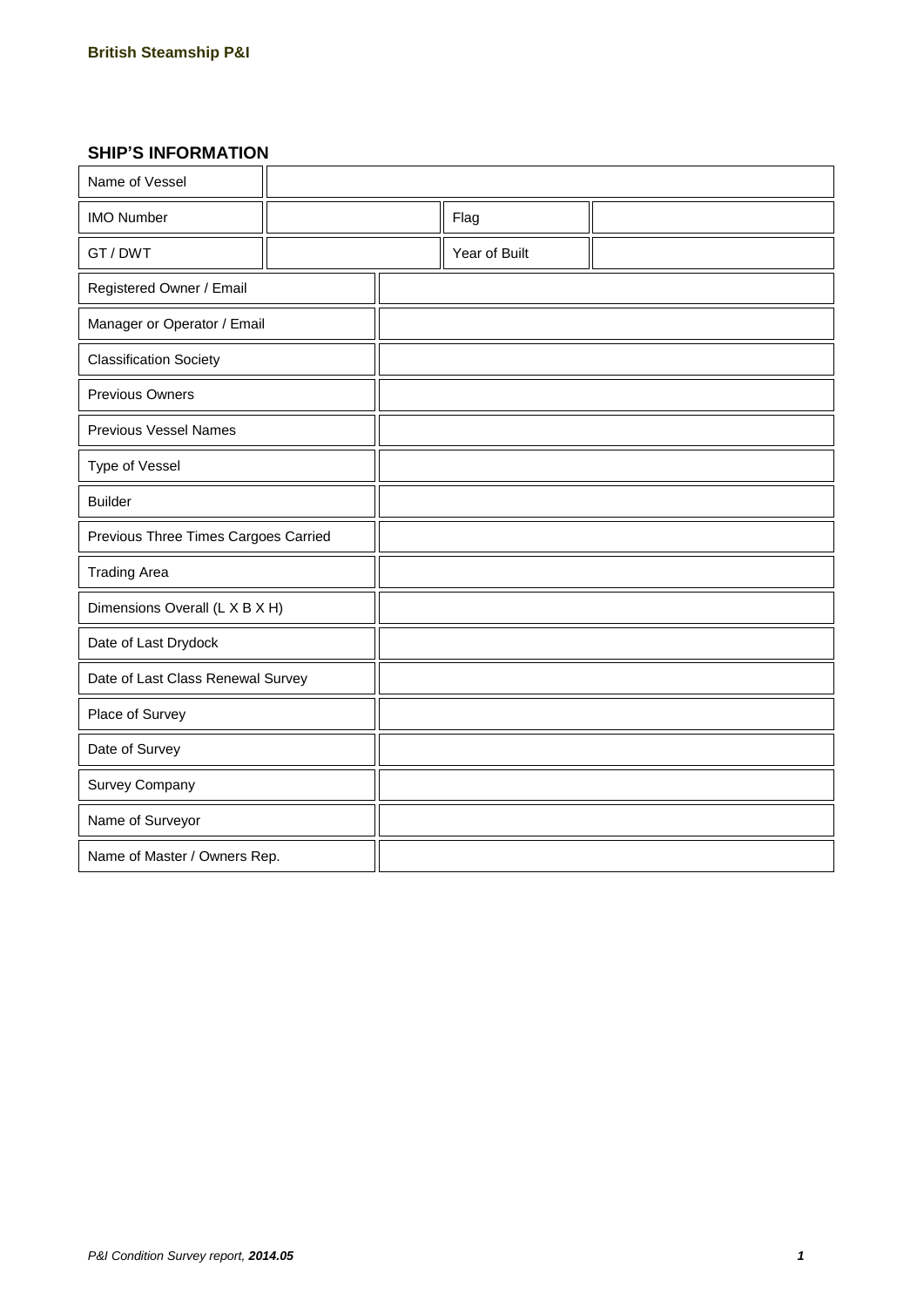#### **SUMMARY**

(Advise on the subject(s) which give rise to the most concern regarding safety of crew, vessel of cargo. And also please describe in brief the circumstances under which the survey was carried out, such as, but not limited to, the date and the time the survey commenced and date and time of completion, if the Master was aware of the visit, the operational status of the vessel at the time, type of cargo handled if applicable, and particular observations or information the Surveyor may consider to be of interest for the Club.)

Areas not inspected

(Areas not covered during the current inspection and any items marked NI (giving details of item number and description), including the reason for not carrying out a full inspection, should be stated below.)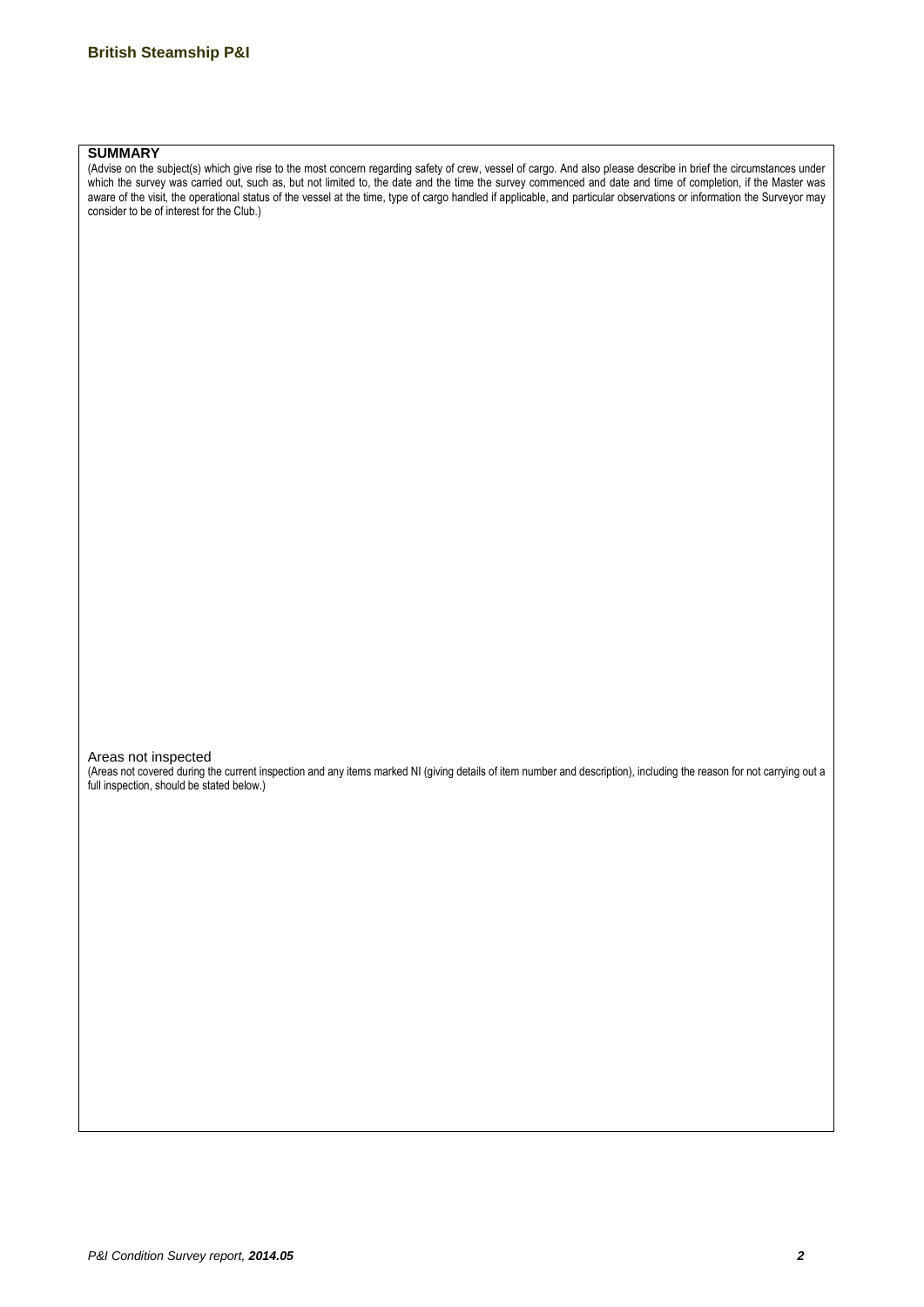#### **SECTION A : CERTIFICATION AND DOCUMENTATION**

| <b>Ship's certificates</b>                                                                                                                         | Satisfactory | <b>Deficiency</b> | Not inspected        | <b>Not applicable</b> |                                                                        |
|----------------------------------------------------------------------------------------------------------------------------------------------------|--------------|-------------------|----------------------|-----------------------|------------------------------------------------------------------------|
| Certificate of Registry                                                                                                                            |              |                   |                      |                       | Copies of the certificate to be attached<br>in this survey report      |
| Minimum Safe Manning Certificate                                                                                                                   |              |                   |                      |                       | Copies of the certificate to be attached<br>in this survey report      |
| <b>Classification Certificate</b>                                                                                                                  |              |                   |                      |                       | Copies of the certificate to be attached<br>in this survey report      |
| International Load Line Certificate                                                                                                                |              |                   |                      |                       | Copies of the certificate to be attached<br>in this survey report      |
| <b>IOPP Certificate</b>                                                                                                                            |              |                   |                      |                       | Copies of the cert. and its<br>supplymentary Form to be attached       |
| <b>Safety Equipment Certificate</b>                                                                                                                |              |                   |                      |                       | Copies of the cert. and its<br>supplymentary Form to be attached       |
| <b>Safety Construction Certificate</b>                                                                                                             |              |                   |                      |                       | Copies of the certificate to be attached<br>in this survey report      |
| The last Port State Inspection Report                                                                                                              |              | Yes               |                      | <b>No</b>             | If yes: attach copy of relevant certificate                            |
| Any Condition, Recommendation or<br>memoranda in class certificates<br>immediately affecting safety of life, ship,<br>cargo or environment issued? | Yes          |                   | <b>No</b>            |                       | Copies of the last class survey statement to<br>be attached            |
| <b>Exemption Certificates issued?</b>                                                                                                              |              | Yes               |                      | <b>No</b>             | If yes : attach copy of relevant certificate                           |
| Trade limitation imposed by Class and/or<br>Flag State?                                                                                            | Yes          |                   |                      | No                    | If yes : attach copy of relevant certificate                           |
| Ultrasonic steel thickness test<br><b>→ check recorded diminutions</b>                                                                             |              | Yes               |                      | <b>No</b>             | The last TM report date: DD-MM-YYYY<br>The TM coverpage to be attached |
| <b>ISM &amp; ISPS</b>                                                                                                                              | Satisfactory | <b>Deficiency</b> | <b>Vot inspected</b> | <b>Vot applicable</b> |                                                                        |

| Who is DPA / Email                                                 |  |  |                                                                   |
|--------------------------------------------------------------------|--|--|-------------------------------------------------------------------|
| Safety Management Certificate                                      |  |  | Copies of the certificate to be attached<br>in this survey report |
| Document of Compliance                                             |  |  | Copies of the certificate to be attached<br>in this survey report |
| Are Master Reviews of SMS carried out?                             |  |  |                                                                   |
| Are internal audits carried out and they<br>satisfactory reported? |  |  | The last audit date: DD-MM-YYYY<br>The NC report to be attached   |
| Is the vessel regulary visited by a company<br>superintendent?     |  |  | The last visit date:DD-MM-YYYY                                    |
| How many times of visits in each of<br>annual?                     |  |  | The frequency number:                                             |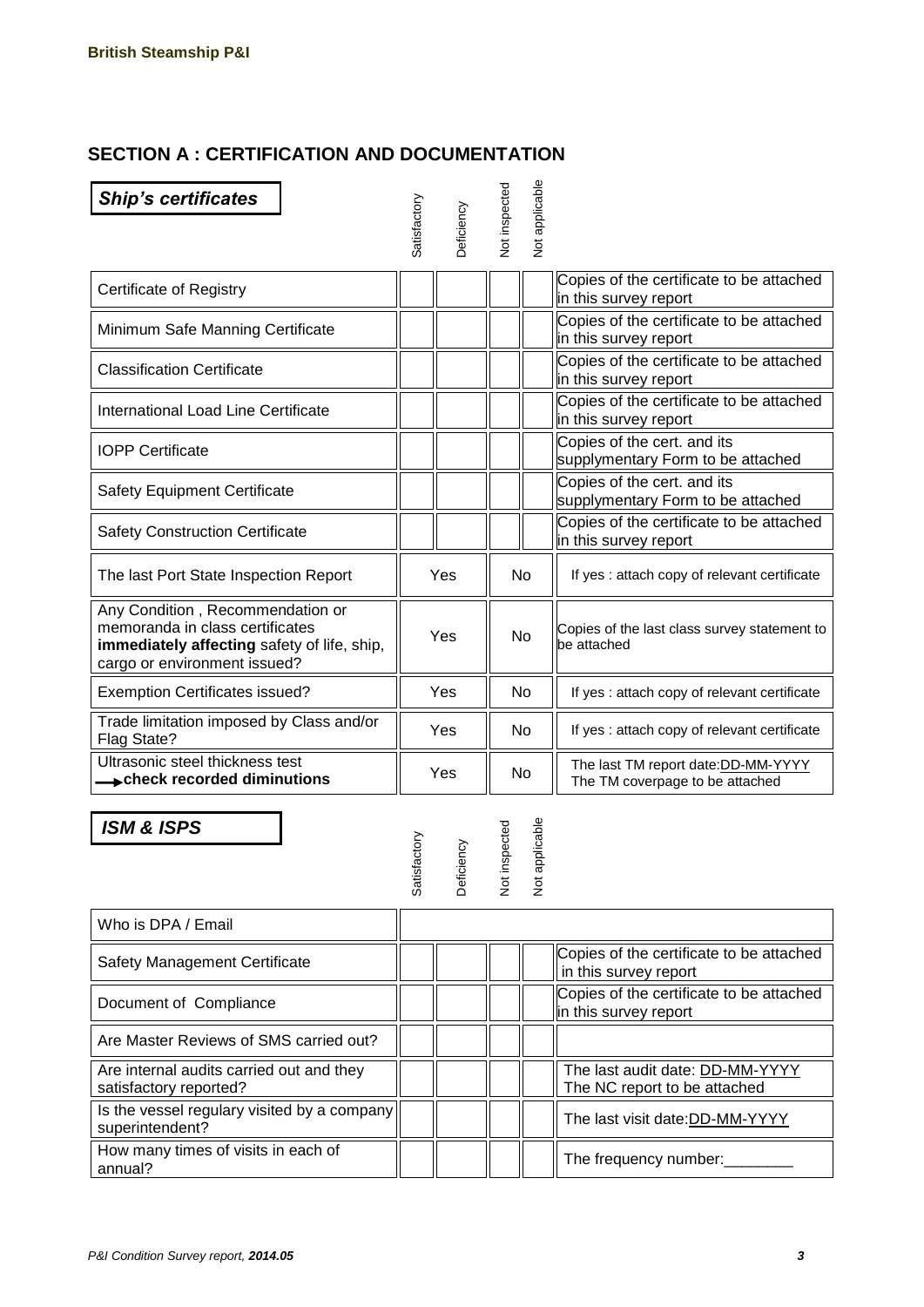| Are external audit carried out and are they<br>satisfactory reported?                                       |            |  |    | The last audit date: DD-MM-YYYY<br>The NC report to be attached |
|-------------------------------------------------------------------------------------------------------------|------------|--|----|-----------------------------------------------------------------|
| Are safety meeting held and protocol kept?                                                                  |            |  |    | The last meeting date: DD-MM-YYYY                               |
| Does the vessel regularly received BSM<br>Club loss prevention publications and are<br>they visibly in use? | <b>YES</b> |  | NO |                                                                 |
| Is crew receiving ISM training?                                                                             |            |  |    |                                                                 |

| <b>Stability</b><br><i>information</i>                                                                                     | Satisfactory | Deficiency | Not inspected | <b>Not applicable</b> | Comment                           |
|----------------------------------------------------------------------------------------------------------------------------|--------------|------------|---------------|-----------------------|-----------------------------------|
| Are Hydrostatic Tables, Damage Stablility<br>Booklet and Stability Booklet approved?                                       |              |            |               |                       | Approved by/date: /DD-MM-<br>YYYY |
| Is an approved stability computer on<br>board?                                                                             |              |            |               |                       |                                   |
| Is an approved Loading Manual and<br>Lashing Manual available on board?                                                    |              |            |               |                       | Aproved by/date:                  |
| Is the vessel's condition verified and<br>recorded including intact stability, trim,<br>list, and draft in each of voyage? |              |            |               |                       |                                   |

| <b>Records</b>                                                                                                                   | Satisfactory | Deficiency | <b>Vot inspected</b> | <b>Vot applicable</b> | Comment                               |
|----------------------------------------------------------------------------------------------------------------------------------|--------------|------------|----------------------|-----------------------|---------------------------------------|
| Are Deck / Engine Room Log Books<br>available and recorded on time?                                                              |              |            |                      |                       |                                       |
| Is a latest Muster List/ G.A. / Capacity<br>Plans / Damage Control Plan available<br>and posted in relevant areas?               |              |            |                      |                       |                                       |
| Is Bridge Procedures posted?                                                                                                     |              |            |                      |                       |                                       |
| Is a planned maintenance system (PMS)<br>implemented and kept up to date?                                                        |              |            |                      |                       |                                       |
| Is the vessel provided with a approved<br>SOPEP/SMPEP?                                                                           |              |            |                      |                       | Approved by/date:<br>/ DD-MM-<br>YYYY |
| Is IMO Contact List updated?                                                                                                     |              |            |                      |                       |                                       |
| Is the Oil Recorder Book Part I (and Part<br>II, if appliable) properly filled and update                                        |              |            |                      |                       | The last record date: DD-MM-YYYY      |
| Is the Emergency Towing Procedures<br>and arrangement carried on in<br>accordance to SOLAS II-1, Reg.3-4.2,<br>MSC.1/Circ. 1255? |              |            |                      |                       |                                       |

٦

Г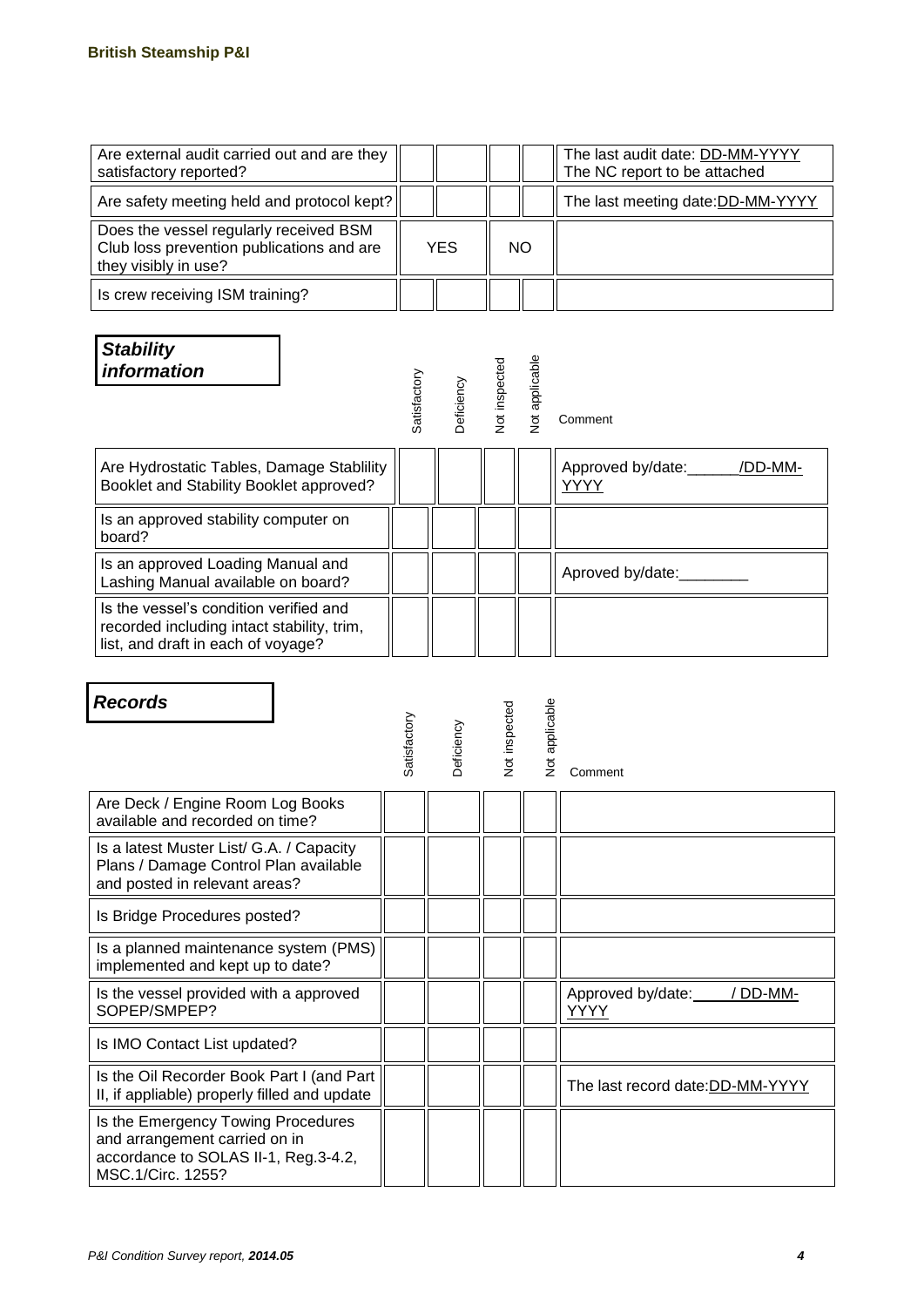| As observed, are safe working practices,<br>including work permit procedures,<br>implemented and adhered to? |  |  |  |
|--------------------------------------------------------------------------------------------------------------|--|--|--|
| Is crew's training and experience<br>checked and maintained on board?                                        |  |  |  |
| Is SOLAS safety training manual<br>avaiable?                                                                 |  |  |  |
| Remarks section A                                                                                            |  |  |  |

#### **SECTION B : MANNING AND MANAGEMENT**

| <b>Manning</b>                                                                                                                                                  | Satisfactory  |            | <b>Vot inspected</b> | <b>Vot applicable</b> |                                                       |
|-----------------------------------------------------------------------------------------------------------------------------------------------------------------|---------------|------------|----------------------|-----------------------|-------------------------------------------------------|
|                                                                                                                                                                 |               | Deficiency |                      |                       | Comment                                               |
| Dose compliance manning with Mini. Safe<br><b>Manning Certificate?</b>                                                                                          |               |            |                      |                       | Crew List should be attached in this<br>survey report |
| Are STCW crew certificates and<br>endorsements in order and valid?                                                                                              |               |            |                      |                       |                                                       |
| Is communication in working language<br>effective on board?                                                                                                     |               |            |                      |                       | Which working language in use:                        |
| In you view, are there sufficient oficers and<br>crews on board to handle both routine<br>activites and emergencies?                                            |               |            |                      |                       |                                                       |
| From your contact with various officers<br>duiring survey, would you say that they<br>appeared motivated, experienced and<br>competent?                         |               |            |                      |                       |                                                       |
| Do you think that the vessel and her crew<br>are receiving adequate support from shore<br>management?                                                           |               |            |                      |                       |                                                       |
| Do you consider that the standards of<br>crewing and operational practices aboard<br>this ship are satisfactory and do not need<br>examining in greater detail? |               |            |                      |                       |                                                       |
| Do officers consider themselves to be<br>permanent employees of the company?                                                                                    |               | Yes        |                      | No                    |                                                       |
| Crew employed via crew agency?                                                                                                                                  |               | Yes<br>No  |                      |                       |                                                       |
|                                                                                                                                                                 | <b>Master</b> |            |                      |                       | <b>Chief Officer</b>                                  |
| Nationality                                                                                                                                                     |               |            |                      |                       |                                                       |
| Years in rank                                                                                                                                                   |               |            |                      |                       |                                                       |
| Years this type of vessel                                                                                                                                       |               |            |                      |                       |                                                       |
|                                                                                                                                                                 |               |            |                      |                       | <b>Chief Engineer</b><br><b>Second Engineer</b>       |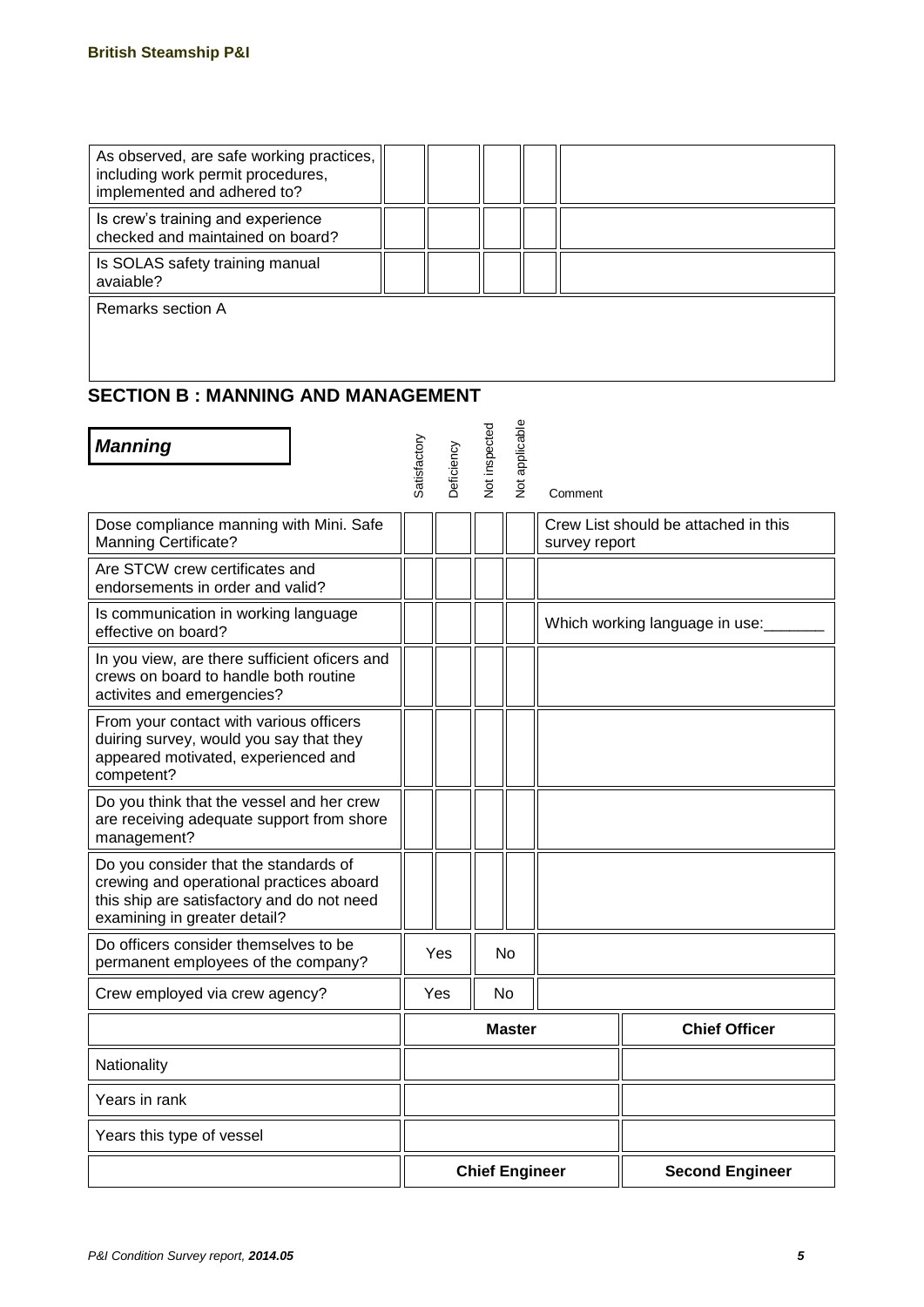| Nationality                                                                                                                                                   |              |            |               |                |         |  |
|---------------------------------------------------------------------------------------------------------------------------------------------------------------|--------------|------------|---------------|----------------|---------|--|
| Years in rank                                                                                                                                                 |              |            |               |                |         |  |
| Years this type of vessel                                                                                                                                     |              |            |               |                |         |  |
| Attach copy of the crew list.                                                                                                                                 |              |            |               |                |         |  |
| <b>Management</b>                                                                                                                                             | Satisfactory | Deficiency | Not inspected | Not applicable | Comment |  |
| Do the officers have the good knowledge<br>of maritime English?                                                                                               |              |            |               |                |         |  |
| If crew were multinational, is there a<br>common language understand by all?                                                                                  |              |            |               |                |         |  |
| Do you observe any communication<br>difficulties between crew members?                                                                                        |              |            |               |                |         |  |
| Are crew's personal protection (helmet,<br>safety shoes, boiler suits etc.) sufficiently<br>provided by the company?                                          |              |            |               |                |         |  |
| Do you observe the crew member working<br>with satisfactory PPE?                                                                                              |              |            |               |                |         |  |
| Did you observe any unsafe working<br>practices duiring your visit?                                                                                           |              |            |               |                |         |  |
| Is crew's safety and security awareness<br>effective?                                                                                                         |              |            |               |                |         |  |
| Is crew medically fit?                                                                                                                                        |              |            |               |                |         |  |
| Are vessel's records of crew rest and<br>working hours up to date and do the<br>records confirm compliance with STCW<br>and MLC 2006 convention requirements? |              |            |               |                |         |  |
| Are "No Smoking" areas on board clearly<br>marked and were smoking regulation<br>observed duiring your visit?                                                 |              |            |               |                |         |  |
| Remarks section B<br><b>SECTION C: BRIDGE AND NAVIGATION</b>                                                                                                  |              |            |               |                |         |  |

*Equipment*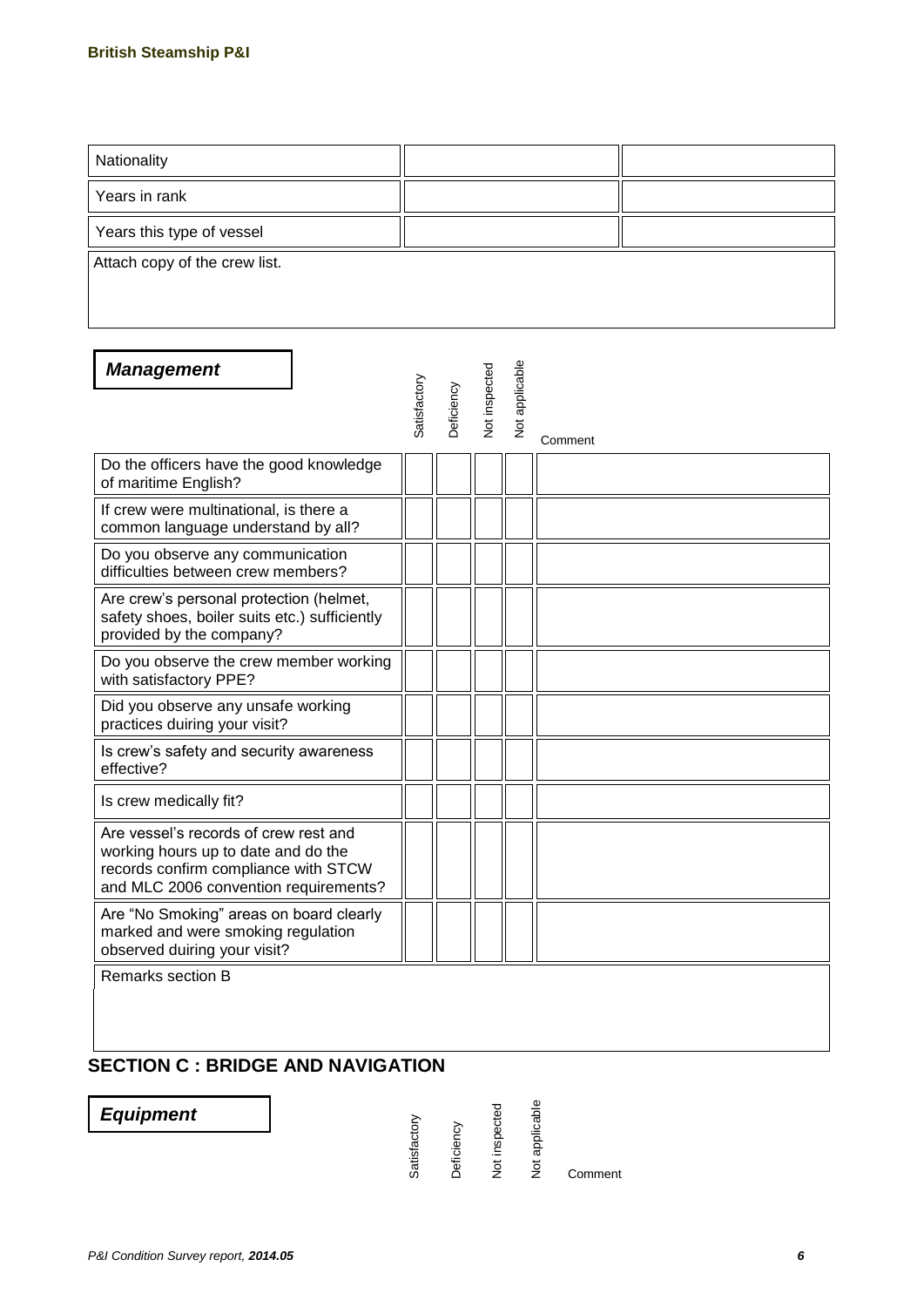| Is AIS transponder in working?                                                                                  |  |  | The last annual test date:DD-MM-YY                     |
|-----------------------------------------------------------------------------------------------------------------|--|--|--------------------------------------------------------|
| <b>Compliance with GMDSS</b><br>(A1/A2/A3/A4)                                                                   |  |  |                                                        |
| Are the emergency batteries for GMDSS<br>in good condition and fully charged?                                   |  |  |                                                        |
| Are the gyro compass/magnetic compass<br>in good work order condition?                                          |  |  | The last gyro compass error record<br>date: DD-MM-YYYY |
| Are Deviation Card posted and updated?                                                                          |  |  |                                                        |
| Test Echo Sounder / Navtex / Weather<br>Facsimile                                                               |  |  |                                                        |
| <b>Test General Emergency Alarm</b>                                                                             |  |  |                                                        |
| Is BNWAS system fitted and tested in<br>order? (SOLAS Reg. V/19.2.2.3)                                          |  |  |                                                        |
| Check EPIRB and its battery in date and<br>the hydrostatic release serviced                                     |  |  |                                                        |
| Does SART in order condition and its<br>battery in date?                                                        |  |  |                                                        |
| Are navigation lights and the alarm in a<br>satisfactory condition?                                             |  |  |                                                        |
| Is emergency communication between<br>Bridge - E/R and Bridge - Steering Gear<br>Room satisfactory?             |  |  |                                                        |
| Is the changeover instructions for<br>emergency steering available on Bridge?                                   |  |  |                                                        |
| Is the bridge lookout suitable during dark<br>hours?                                                            |  |  |                                                        |
| Does the charts sufficient for trading<br>areas?                                                                |  |  |                                                        |
| Is Vessels details and manoeuvring<br>characteristics displayed?                                                |  |  |                                                        |
| Is the Notices to Mariners received up to<br>date (hard copy/electronic)?                                       |  |  |                                                        |
| Are nautical publications available<br>onboard? (e.g. IAMSAR, International<br>Code of Signals, Collision Reg.) |  |  |                                                        |
| Remarks section C:                                                                                              |  |  |                                                        |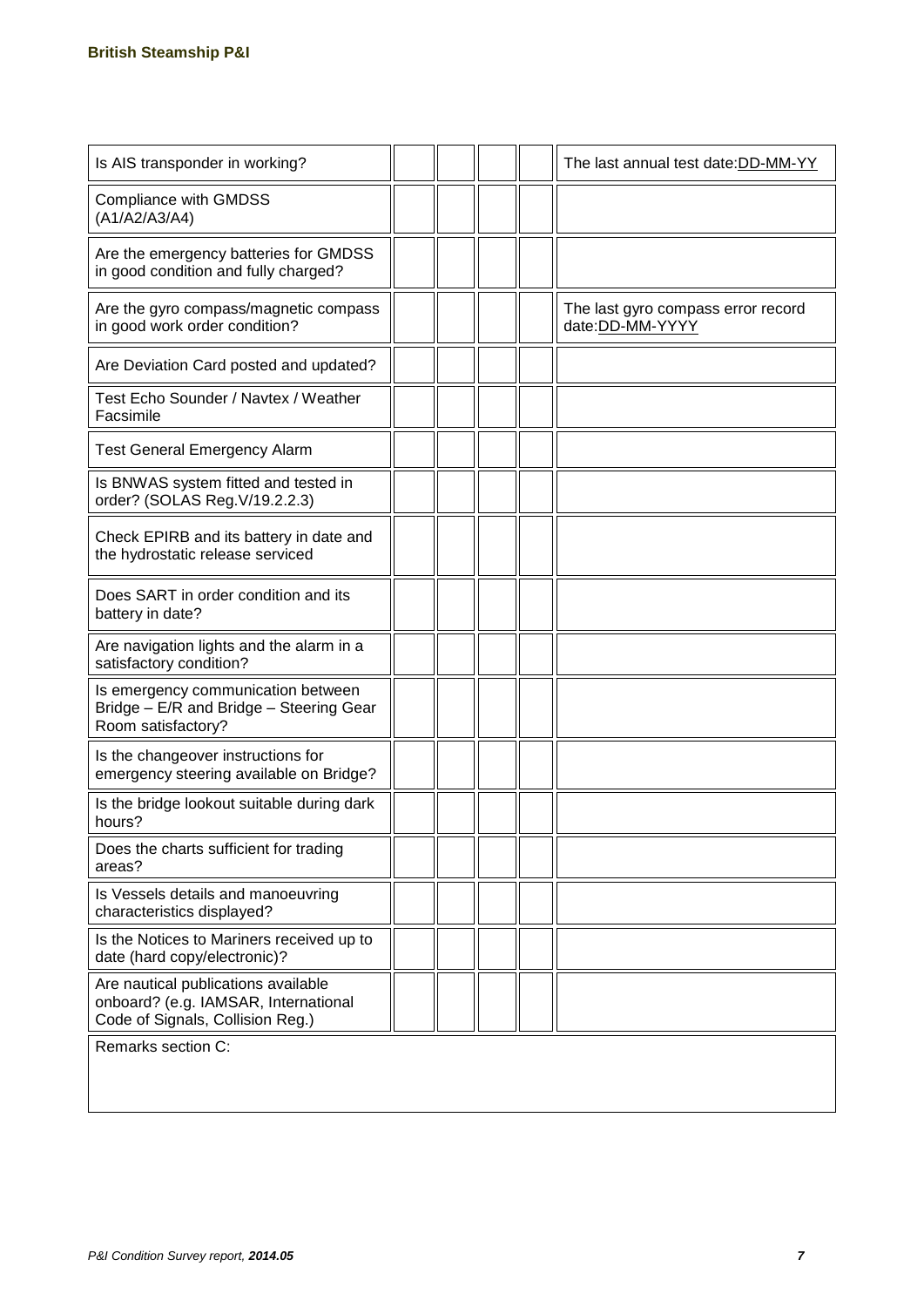#### **SECTION D : ACCOMMODATION**

| <b>Cleanliness, Safety</b><br>and Hygiene                                                                                                                                                         | Satisfactory | Deficiency | Not inspected | Not applicable | Comment                         |
|---------------------------------------------------------------------------------------------------------------------------------------------------------------------------------------------------|--------------|------------|---------------|----------------|---------------------------------|
| Does the cleanliness and hygiene in order<br>in accomodation?                                                                                                                                     |              |            |               |                |                                 |
| Are provision and cold stores clean, tidy<br>and maintained to current temperature?                                                                                                               |              |            |               |                |                                 |
| Are alarm from cold stores and freezers in<br>satisfactory condition?                                                                                                                             |              |            |               |                |                                 |
| Are cleanliness in the galley / pantries?                                                                                                                                                         |              |            |               |                |                                 |
| Are medical locker/stores sufficiently<br>stocked, tidy and in date?                                                                                                                              |              |            |               |                |                                 |
| Are first aid guide/stretcher avaliable?                                                                                                                                                          |              |            |               |                |                                 |
| Is an oxygen resuscitator provided?                                                                                                                                                               |              |            |               |                |                                 |
| Remarks section D                                                                                                                                                                                 |              |            |               |                |                                 |
| <b>SECTION E: SAFETY</b><br><b>Fire fighting</b>                                                                                                                                                  | Satisfactory | Deficiency | Not inspected | Not applicable | Comment                         |
| Are fire main, hoses, hydrants and boxes<br>in good order conditions?                                                                                                                             |              |            |               |                |                                 |
| Are fire control plan posted, properly<br>maintained and updated?                                                                                                                                 |              |            |               |                | Approved by/date: /DD-MM-<br>YY |
| Fire-fighter's outfits (SOLAS II-2, Reg. 10.<br>10) and additional personal equipments.<br>Note: At least two (2) spare charges for<br>each breathing apparatus are provided<br>and fully charged |              |            |               |                | Number of sets:                 |

| and rany ondraou                                                                                                 |  |  |                                                    |
|------------------------------------------------------------------------------------------------------------------|--|--|----------------------------------------------------|
| Is the International Shore Connection<br>avaiable onboard?                                                       |  |  |                                                    |
| Are the portable fire extinguishers kept in<br>order condition?                                                  |  |  | The last annual inspection date:<br>DD-MM-YYYY     |
| Is the fixed fire extinguishing system in<br>apparent satisfactory condition with<br>release instruction posted? |  |  | The last periodical inspection date:<br>DD-MM-YYYY |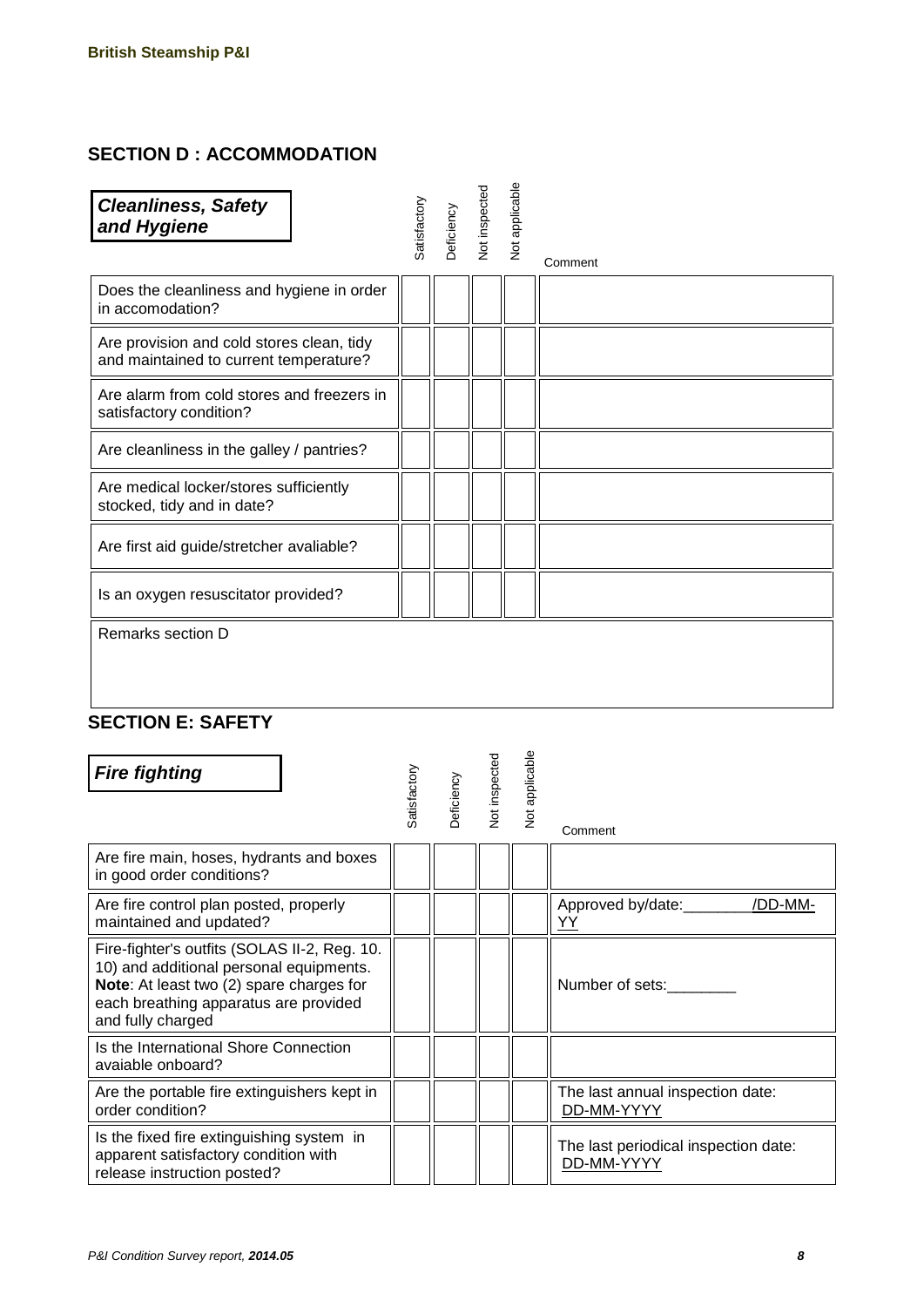| Is CO2 installation protected against<br>unauthorized release?                                                                                                                                     |  |  |                                                                         |
|----------------------------------------------------------------------------------------------------------------------------------------------------------------------------------------------------|--|--|-------------------------------------------------------------------------|
| Is the fire detection and alarm system<br>maintained and tested regular?                                                                                                                           |  |  | Pls select one or two points to test                                    |
| Test the fire pumps/G.S. pump.<br>The remote start of the main fire pump<br>from the bridge to be checked and find in<br>order?                                                                    |  |  | The testing photo should be taken and<br>attached in this survey report |
| Test the emergency fire pump including<br>the piping system, valves and fittings in<br>order?                                                                                                      |  |  | The testing photo should be taken and<br>attached in this survey report |
| Is the fire integrity including fire doors, fire<br>damper, shutters and bulkhead<br>penetrations in satisfactory condition?<br>And are they marked with Open/Closed<br>position and space served? |  |  |                                                                         |
| Are main and emergency exits clearly<br>marked and unobstructed?                                                                                                                                   |  |  |                                                                         |
| Are EEBDs provided?                                                                                                                                                                                |  |  |                                                                         |
| Are combustible and hazardous liquids<br>stored in designated spaces?                                                                                                                              |  |  |                                                                         |

| Life saving                                                                                                                                          | Satisfactory | Deficiency | <b>Not inspected</b> | <b>Not applicable</b> | Comment                                            |
|------------------------------------------------------------------------------------------------------------------------------------------------------|--------------|------------|----------------------|-----------------------|----------------------------------------------------|
| Are lifejackets, immersion suits and<br>thermal protective aids of approved type,<br>properly stored and sufficient in number?                       |              |            |                      |                       |                                                    |
| Lifebuoys/MOB buoys/Self - igniting<br>Lights (check weight of quick release<br>lifebouys attached to smoke floats there<br>need to be a mini. 4 kg) |              |            |                      |                       |                                                    |
| Check the lifeboat condition and its<br>equipments                                                                                                   |              |            |                      |                       | The last lifeboat(s) launching date:<br>DD-MM-YYYY |
| Are lifeboats/lifeboat engine well<br>maintained and easy to start?                                                                                  |              |            |                      |                       | The testing photo should be taken                  |
| Are lifeboat davit falls in satisfactory<br>condition and well greased?(Pay<br>attentiont to areas passing through<br>sheeves)                       |              |            |                      |                       | The last service date:DD-MM-YYYY                   |
| Check the rescue boat and its equipment<br>condition                                                                                                 |              |            |                      |                       | The last launching date: DD-MM-<br>YYYY            |
| Check the rescue boat launching<br>equipment                                                                                                         |              |            |                      |                       | The last service date: DD-MM-YYYY                  |
| Are liferafts condition in order?                                                                                                                    |              |            |                      |                       | The last inspection date: DD-MM-<br>YYYY           |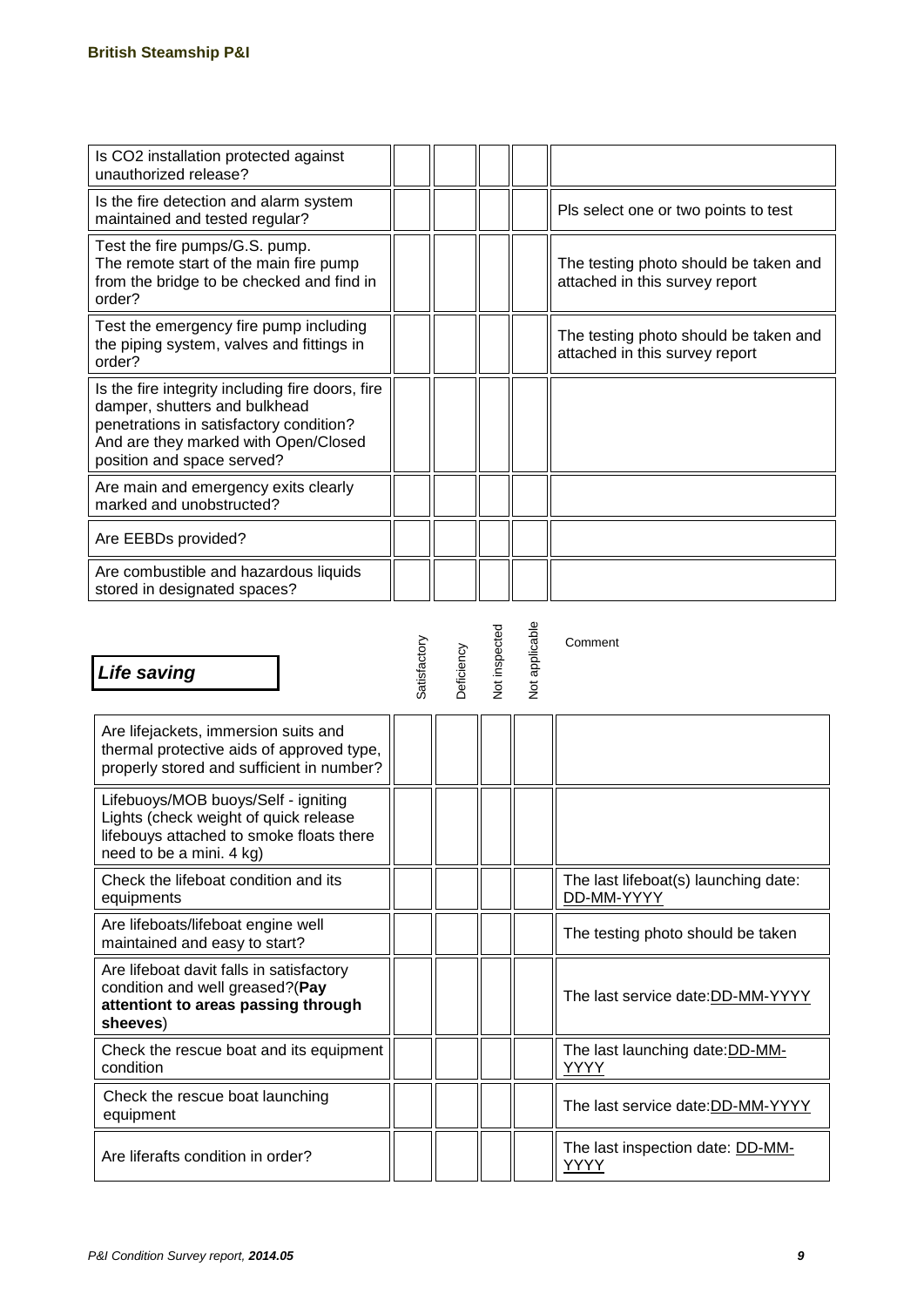| Are liferafts and hydrostatic release units<br>properly secured / fitted?                                                  |  |  |                                          |
|----------------------------------------------------------------------------------------------------------------------------|--|--|------------------------------------------|
| Check the liferaft launching appliance<br>condition                                                                        |  |  | The last service date:DD-MM-YYYY         |
| Test the emergency lighting                                                                                                |  |  |                                          |
| Are distress flares, line throwing<br>apparatus and etc. provided in<br>accordance with SOLAS requirements<br>and in date? |  |  |                                          |
| Are portable oxygen and gas detection<br>meters appropriated to the vessel type,<br>provided and regularly calibrated?     |  |  | Calibration date on Cert.:DD-MM-<br>YYYY |
| Remarks section E                                                                                                          |  |  |                                          |

#### **SECTION F: GENERAL HULL AND DECK ARRANGEMENTS**

| <b>General Hull</b>                                                                                                                                                                               | Satisfactory | Deficiency | Not inspected | Not applicable | Comment |
|---------------------------------------------------------------------------------------------------------------------------------------------------------------------------------------------------|--------------|------------|---------------|----------------|---------|
| Inspect the condition of side shell<br>plating, as far as visible                                                                                                                                 |              |            |               |                |         |
| Inspect the condition of all deck<br>platings                                                                                                                                                     |              |            |               |                |         |
| Are deck wiring, piping and cable<br>runs in satisifactory condition?                                                                                                                             |              |            |               |                |         |
| Are collision and the other<br>watertight bulkheads in good<br>conditions?                                                                                                                        |              |            |               |                |         |
| Is hull marking legible?                                                                                                                                                                          |              |            |               |                |         |
| Inspect ventilation pipes including<br>their closing appliances are in<br>good & effective condition.                                                                                             |              |            |               |                |         |
| Inspect air pipes including all their<br>heads and their self closing<br>appliances on the exposed decks<br>externally and internally examined<br>and found fitting for the intended<br>function. |              |            |               |                |         |
| Are weathertight doors, skylights<br>and stores hatches fully<br>operational and providing effective<br>sealing?                                                                                  |              |            |               |                |         |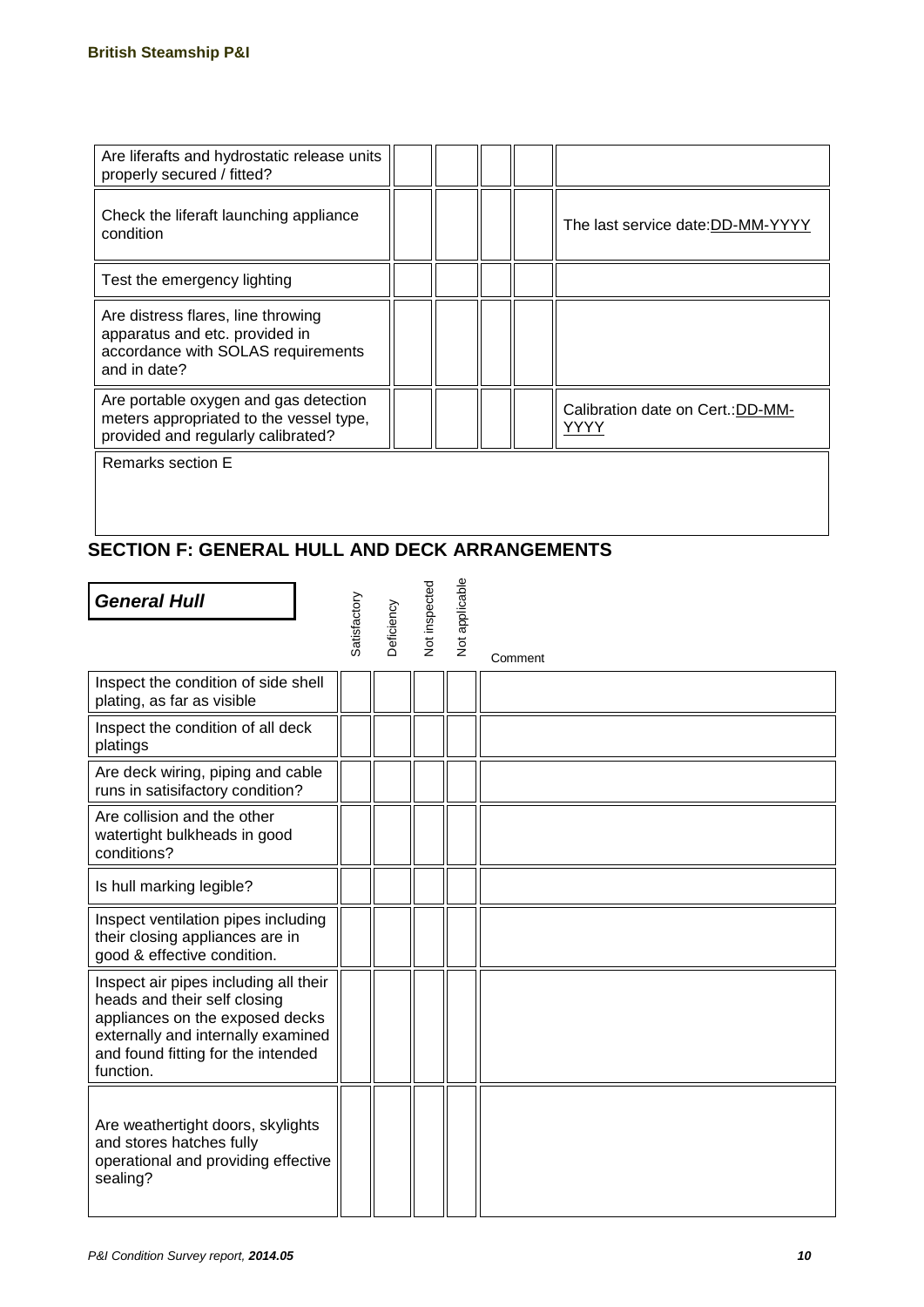| <b>Deck arrangement</b>                                                                                                                                                                                                                                                                                                                                                                                      |              |                   |                      |                       |         |
|--------------------------------------------------------------------------------------------------------------------------------------------------------------------------------------------------------------------------------------------------------------------------------------------------------------------------------------------------------------------------------------------------------------|--------------|-------------------|----------------------|-----------------------|---------|
|                                                                                                                                                                                                                                                                                                                                                                                                              | Satisfactory | <b>Deficiency</b> | <b>Vot inspected</b> | <b>Vot applicable</b> |         |
|                                                                                                                                                                                                                                                                                                                                                                                                              |              |                   |                      |                       | Comment |
| Check means of embarkation on<br>and disembarkation from ships<br>(SOLAS II-1, Reg. 3-9.3).<br>Inspection, maintenance and<br>repairs of accommodation<br>ladders, accommodation ladder<br>winches, gangways and their<br>fittings are appropriately recorded<br>on board (MSC.1/Circ. 1331).                                                                                                                |              |                   |                      |                       |         |
| Check pilot Transfer<br>Arrangements (SLOAS V/23)<br>Checked and found in satisfactory<br>condition, in particular:<br>1. Deployment or operation of pilot<br>ladders and hoists/pilot transfer<br>arrangements.<br>2. Adequate lighting provided to<br>illuminate the transfer<br>arrangements overside.<br>3. Associated equipment (man<br>ropes, heaving line and lifebuoy<br>with self - igniting light) |              |                   |                      |                       |         |
| Is adequate lighting provided<br>throughout the vessel?                                                                                                                                                                                                                                                                                                                                                      |              |                   |                      |                       |         |
| Are Acetylene and Oxygen bottles<br>stored in well ventilated and<br>separated?                                                                                                                                                                                                                                                                                                                              |              |                   |                      |                       |         |
| Are walkways, stairways, bulwark<br>free ports, catwalks, ladders,<br>plateforms, handrails, as applicable<br>in satisfactory conditions?                                                                                                                                                                                                                                                                    |              |                   |                      |                       |         |
| Are mobile safety guards such as<br>rails, lines, and wires etc, provided<br>and in used?                                                                                                                                                                                                                                                                                                                    |              |                   |                      |                       |         |
| Are heaving lines underweighted<br>and in good/safe condition?<br>(inpsect and report any dangerous<br>use of weight)                                                                                                                                                                                                                                                                                        |              |                   |                      |                       |         |
| <b>Deck machinery</b>                                                                                                                                                                                                                                                                                                                                                                                        |              |                   |                      |                       |         |
|                                                                                                                                                                                                                                                                                                                                                                                                              |              |                   |                      |                       |         |
|                                                                                                                                                                                                                                                                                                                                                                                                              | Satisfactory | Deficiency        | Not inspected        | Not applicable        | Comment |
| Are derricks, cranes and other<br>lifting equipment properly<br>maintained/marked?                                                                                                                                                                                                                                                                                                                           |              |                   |                      |                       |         |
| P&I Condition Survey report, 2014.05                                                                                                                                                                                                                                                                                                                                                                         |              |                   |                      |                       | 11      |

#### *Deck machinery*

|                                                                                    | Satisfactory | Deficier | rspect<br>$\frac{5}{2}$ | ብን<br>ఔ<br>ā<br>ၕ | Comment |
|------------------------------------------------------------------------------------|--------------|----------|-------------------------|-------------------|---------|
| Are derricks, cranes and other<br>lifting equipment properly<br>maintained/marked? |              |          |                         |                   |         |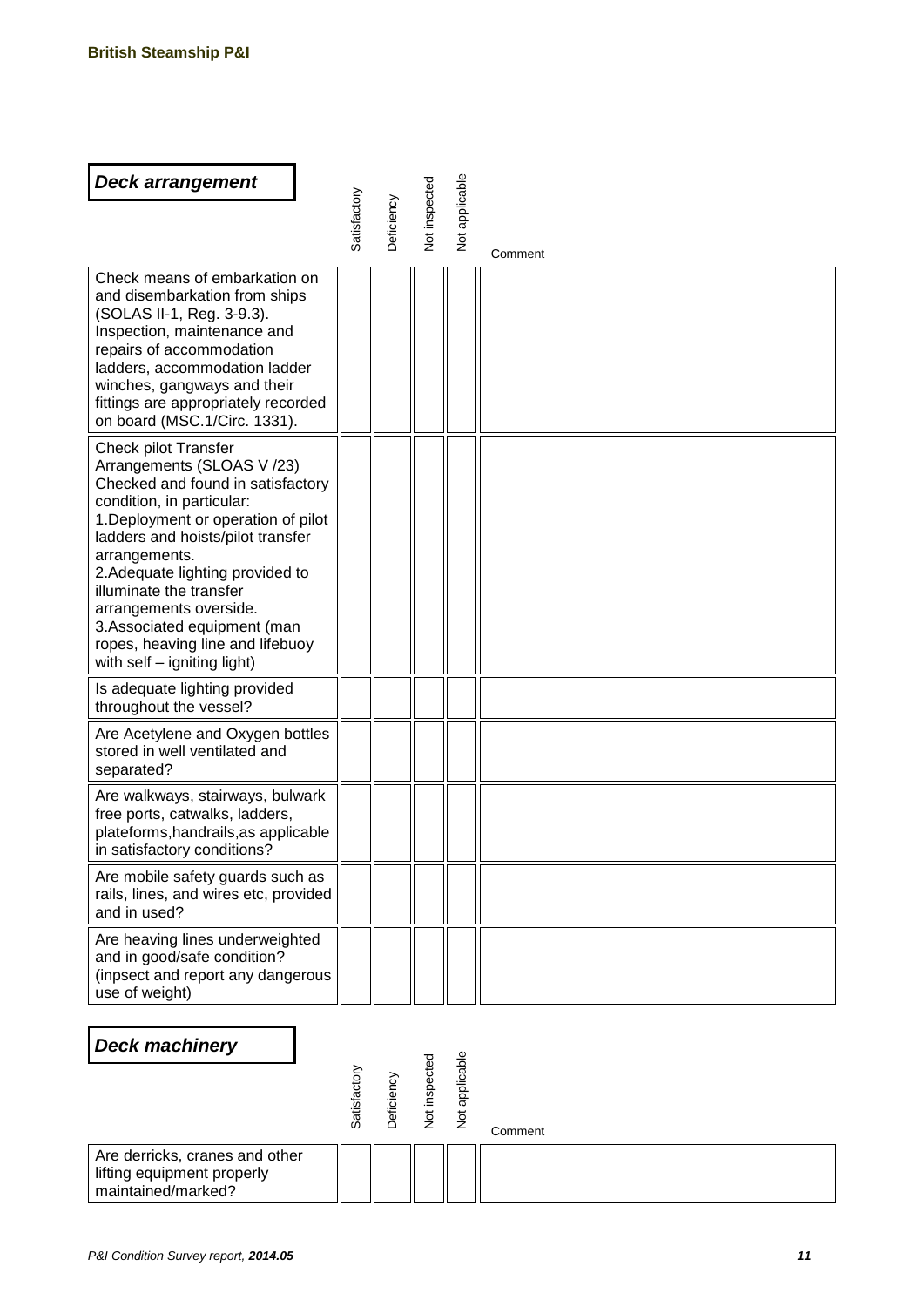| Confirm SWL is clearly marked on<br>all items (including loose gear)                                       |  |  |                                                                         |
|------------------------------------------------------------------------------------------------------------|--|--|-------------------------------------------------------------------------|
| Have periodical inspection and<br>testing?                                                                 |  |  | Last annual inspection date: DD-MM-YYYY<br>The last 5 yearly test date: |
| Are crane/derrick electrical/<br>hydraulic systems in order?                                               |  |  |                                                                         |
| Are crane access ladders and<br>platforms in good condition and<br>allow for safe access?                  |  |  |                                                                         |
| Are operating controls in apparent<br>good order? Confirm that windows<br>are clear and unobstructed?      |  |  |                                                                         |
| Are windlass, winches, rollers,<br>fairleaders, capstans, bollards and<br>mooring lines in good condition? |  |  |                                                                         |
| Are the visible sections of anchor<br>cables in good condition?                                            |  |  |                                                                         |
| Are the chain locker and spurling<br>pipes kept in order condition?                                        |  |  |                                                                         |
| Remarks section F:                                                                                         |  |  |                                                                         |
|                                                                                                            |  |  |                                                                         |

### **SECTION G: POLLUTION PREVENTION**

| <b>Pollution prevention</b>                                                                                                                                                  | Satisfactory | Deficiency | <b>Vot inspected</b> | Not applicable | Comment                                                                       |
|------------------------------------------------------------------------------------------------------------------------------------------------------------------------------|--------------|------------|----------------------|----------------|-------------------------------------------------------------------------------|
| Is sufficient oil spill clean up<br>equipment available as per the<br>SOPEP or SMPEP Manual?                                                                                 |              |            |                      |                | The SOPEP Store's photo should be taken and<br>attached in this survey report |
| Has procedures/checklist for<br>bunkering available on board?                                                                                                                |              |            |                      |                |                                                                               |
| Are deck save alls fitted as<br>required, provided with drain plugs<br>and in a satisfactory condition<br>readily available?                                                 |              |            |                      |                |                                                                               |
| The pumping arrangement for the<br>discharge of oil residues and the<br>pipeline fitted with a standard<br>discharge connection on deck,<br>were checked and found in order? |              |            |                      |                |                                                                               |
| Is the vessel apparently free from<br>any hull, bulkhead, valve or pipe<br>leakage?                                                                                          |              |            |                      |                |                                                                               |
| Is Oily Water Separator in<br>apparent good condition and                                                                                                                    |              |            |                      |                |                                                                               |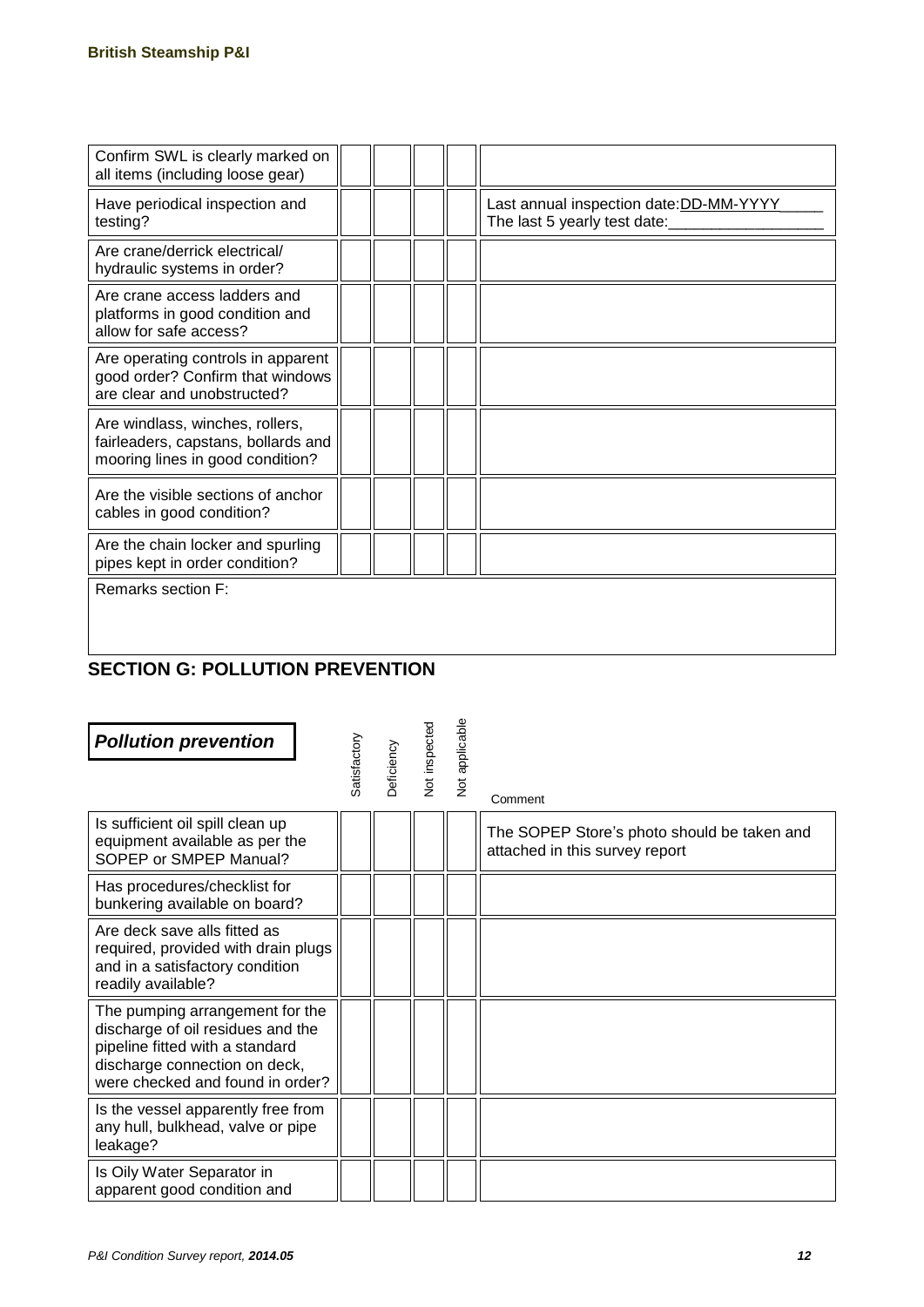| instructions posted?                                                                                                                                                                                                           |  |  |                     |
|--------------------------------------------------------------------------------------------------------------------------------------------------------------------------------------------------------------------------------|--|--|---------------------|
| The oil filtering (15ppm)<br>equipment for the control of oil<br>discharge from machinery space<br>bilges was inspected by external<br>survey, the function tested /<br>simulated as far as practicable<br>and found in order. |  |  |                     |
| The piping system of the oil<br>filtering equipment / process unit<br>was checked for alterations and<br>found to be free from cross/by-<br>pass connections.                                                                  |  |  |                     |
| Can vessel staffs demonstrate<br>how to operate OWS?                                                                                                                                                                           |  |  |                     |
| The sewage treatment plant is<br>available on board?                                                                                                                                                                           |  |  |                     |
| A quick closing coupling for the<br>discharge of sewage, is available<br>on board?                                                                                                                                             |  |  |                     |
| Is Garbage Management Plan set<br>up?                                                                                                                                                                                          |  |  |                     |
| Is the Garbage Record Book up to<br>date?                                                                                                                                                                                      |  |  |                     |
| Placards which notify crew and<br>passengers of the disposal<br>requirements have been displayed                                                                                                                               |  |  |                     |
| Are waste receptable in good<br>condition and make of "non-<br>combustible material" (required by<br>SOLAS Ch II-2 Reg.4.4.2)?                                                                                                 |  |  |                     |
| If the ship were in an emission<br>control area (ECA), which means<br>she will use on board to ensure<br>the sulphur content not exceed<br>the applicable limit                                                                |  |  | Indicate the means: |
| Remarks section G:                                                                                                                                                                                                             |  |  |                     |

#### **SECTION H : BALLAST TANKS**

| <b>Ballast</b>                                                                     | Satisfact | Deficien | insper<br>$\frac{5}{2}$ | applicable<br>$\frac{5}{2}$ | Comment                   |
|------------------------------------------------------------------------------------|-----------|----------|-------------------------|-----------------------------|---------------------------|
| Are ballast tanks (visual) free<br>from significant wastage, pitting<br>and scale? |           |          |                         |                             | Seriousness of corrosion: |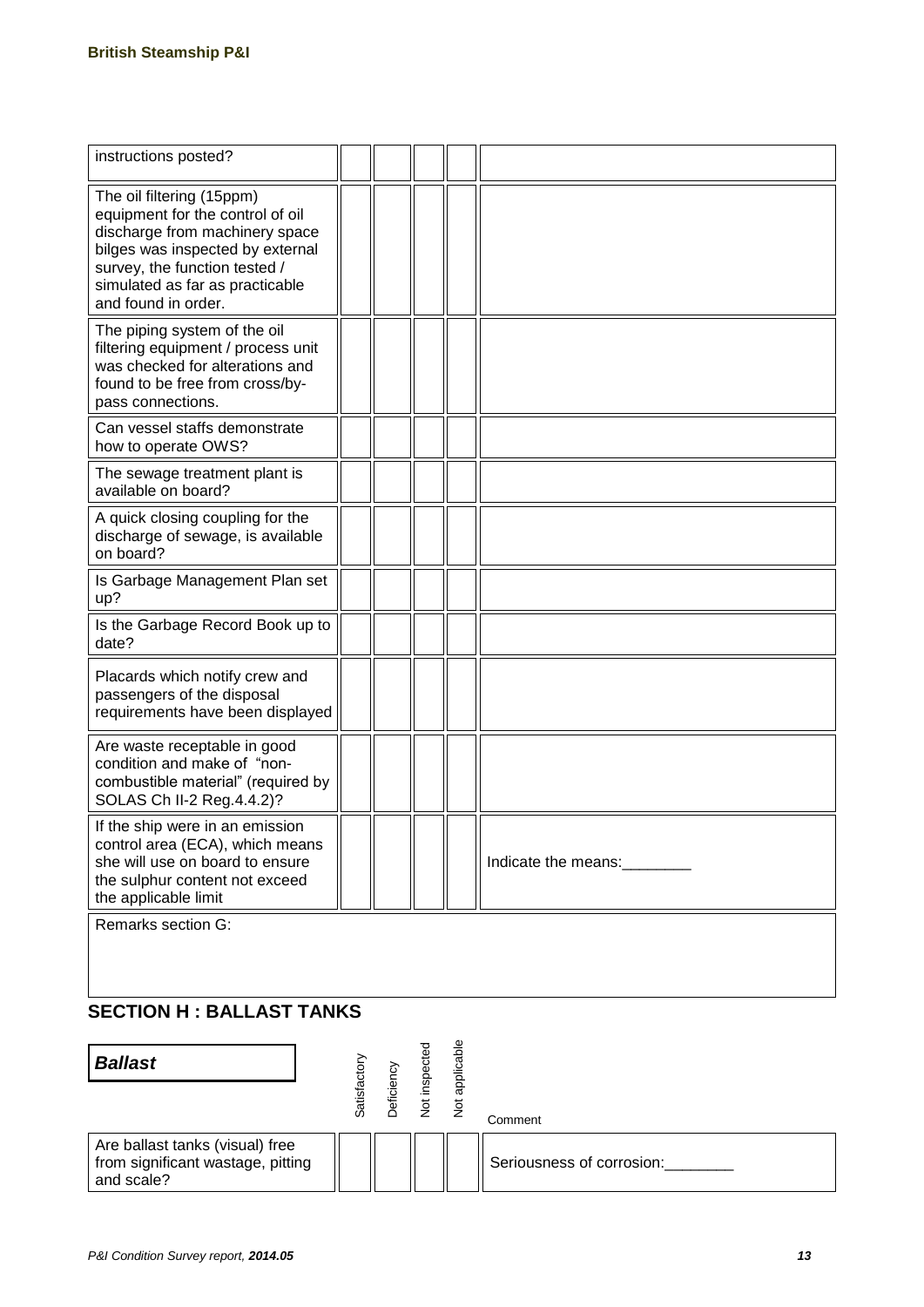| Is the inspected steel structure<br>apparently free from bucking/<br>fractures/doublers/temporary<br>repairs/poor alignment etc.? |  |  |  | The condition photo should be taken                                     |  |  |  |
|-----------------------------------------------------------------------------------------------------------------------------------|--|--|--|-------------------------------------------------------------------------|--|--|--|
| Are tank free from any sign of oil<br>contamination?                                                                              |  |  |  |                                                                         |  |  |  |
| Is pipe work passing through<br>tank/void spaces in good<br>condition?                                                            |  |  |  |                                                                         |  |  |  |
| Is the corrosion protection<br>(coating / anodes) in satisfactory<br>condition?                                                   |  |  |  | Coating and anodes condition:                                           |  |  |  |
| <b>Ballast tank manholes</b><br>covers/nuts/rubber seals in order?                                                                |  |  |  |                                                                         |  |  |  |
| Ballast tanks (pressure test)<br><b>Beware of pollution regulations</b>                                                           |  |  |  | The testing photo should be taken and attached<br>in this survey report |  |  |  |
| Ballast sounding system including<br>sounding pipes, closing<br>appliances and etc. in order?                                     |  |  |  |                                                                         |  |  |  |
| Is there an approved Ballast<br>Management Plan available?                                                                        |  |  |  | Approved by/date:_________/DD-MM-YYYY                                   |  |  |  |
| Is ballast operations recorded?                                                                                                   |  |  |  | The last record date:DD-MM-YYYY                                         |  |  |  |
| Remarks section H                                                                                                                 |  |  |  |                                                                         |  |  |  |

#### **SECTION I : MACHINERY SPACES**

| <b>General</b>                                                                                  | Satisfactory | Deficiency | <b>Not inspected</b> | Not applicable | Comment                                                                  |
|-------------------------------------------------------------------------------------------------|--------------|------------|----------------------|----------------|--------------------------------------------------------------------------|
| Engine room manned full time?<br>(24 hours)                                                     |              | Yes        |                      | No.            |                                                                          |
| Test the qucikly closing valves                                                                 |              |            |                      |                |                                                                          |
| Test remote closing devices                                                                     |              |            |                      |                |                                                                          |
| Test remote shutdowns for vent<br>fans, etc.                                                    |              |            |                      |                |                                                                          |
| Are engine compartments<br>including bilges, clean tidy and<br>free from combustible materials? |              |            |                      |                | The photo evidence should be taken and<br>attached in this survey report |
| Are there a sufficient lighting/<br>emergency lighting in E/R?                                  |              |            |                      |                |                                                                          |
| Is machinery guarding in order?                                                                 |              |            |                      |                |                                                                          |
| Are E/R grating and handrails in<br>place secured and in a clean and                            |              |            |                      |                |                                                                          |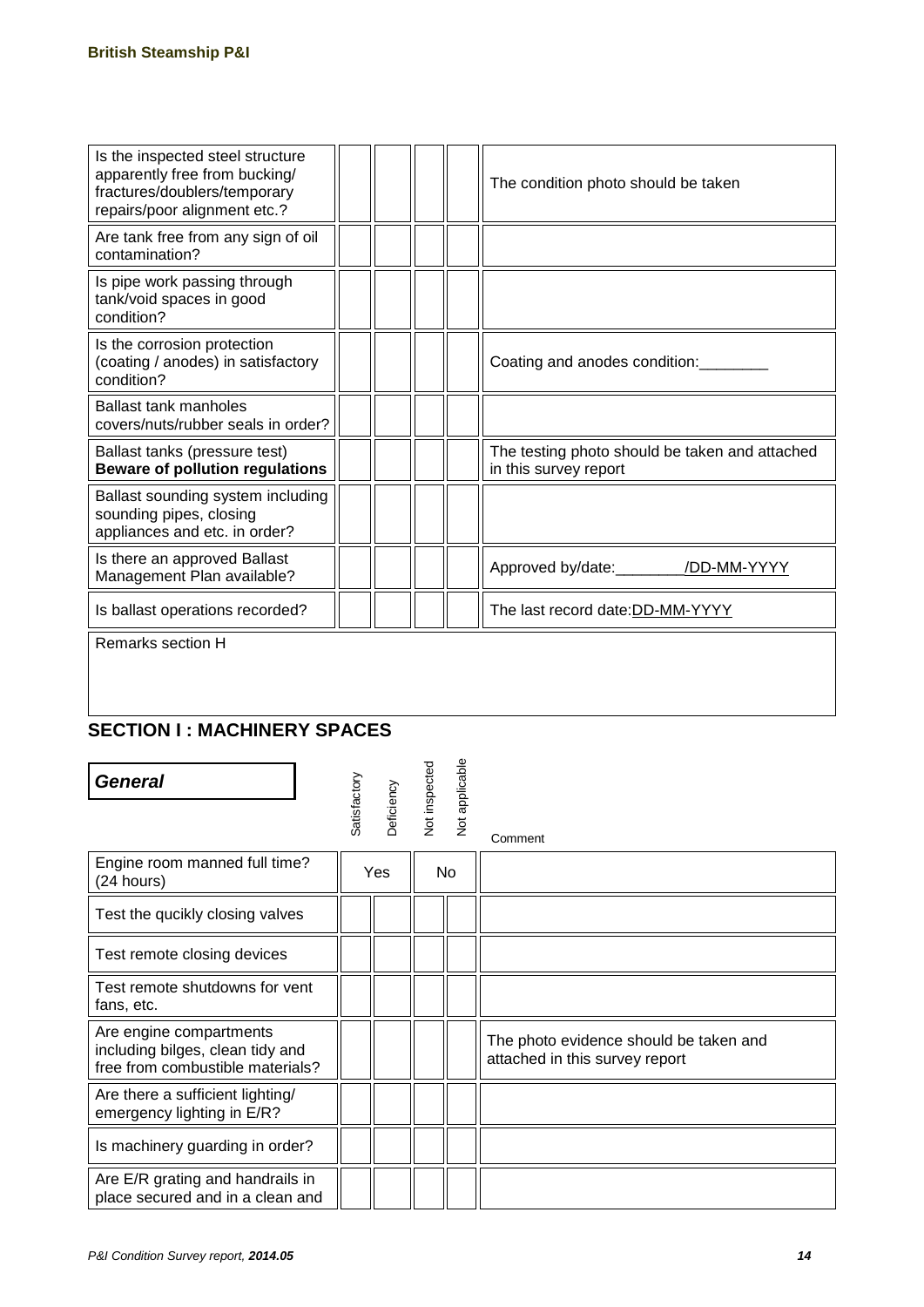| safe condition?                                                                                                                                                                                     |              |                   |                      |                |                                                                                     |
|-----------------------------------------------------------------------------------------------------------------------------------------------------------------------------------------------------|--------------|-------------------|----------------------|----------------|-------------------------------------------------------------------------------------|
|                                                                                                                                                                                                     |              |                   |                      |                |                                                                                     |
| Colour coding system                                                                                                                                                                                |              |                   |                      |                |                                                                                     |
| Are engine spares properly stored<br>and well secured and Minimum<br>spare parts list available?                                                                                                    |              |                   |                      |                |                                                                                     |
| Is the machinery space ventilation<br>operating satisfactory?                                                                                                                                       |              |                   |                      |                |                                                                                     |
| The fire fighting (incl. Fixed water<br>based local application fire fighting<br>system FWBLAFFS) and smoke<br>detection system and equipment<br>have been checked and found<br>properly maintained |              |                   |                      |                | State the testing points locations in E/R :                                         |
| <b>Main engine</b>                                                                                                                                                                                  | Satisfactory | <b>Deficiency</b> | <b>Vot inspected</b> | Not applicable | Comment                                                                             |
| General appearance / condition<br>main engine. Free significant oil or<br>water leakages and/or temporary<br>drains.                                                                                |              |                   |                      |                |                                                                                     |
| Is maintenance records avaliable?                                                                                                                                                                   |              |                   |                      |                |                                                                                     |
| Generators / electrical                                                                                                                                                                             | Satisfactory | <b>Deficiency</b> | Not inspected        | Not applicable | Comment                                                                             |
| General appearance / condition of  <br>generator free from significat oil or<br>water leakage and/or temporary<br>drains                                                                            |              |                   |                      |                |                                                                                     |
| Are generators maintenance<br>records available on board?                                                                                                                                           |              |                   |                      |                |                                                                                     |
| General appearance / condition of<br>switchboard. Is the main<br>switchboard protectively located<br>and surrounded by non-<br>conducting mat?                                                      |              |                   |                      |                |                                                                                     |
| Is main switchboard earth fault<br>monitoring equipment operational<br>and indicating a good condition?                                                                                             |              |                   |                      |                |                                                                                     |
| The emergency source of<br>electrical power (generator,<br>accumulator battery) has been<br>operation tested and in roder?                                                                          |              |                   |                      |                | Pls test the emergency generator on board and<br>the testing photo should be taken. |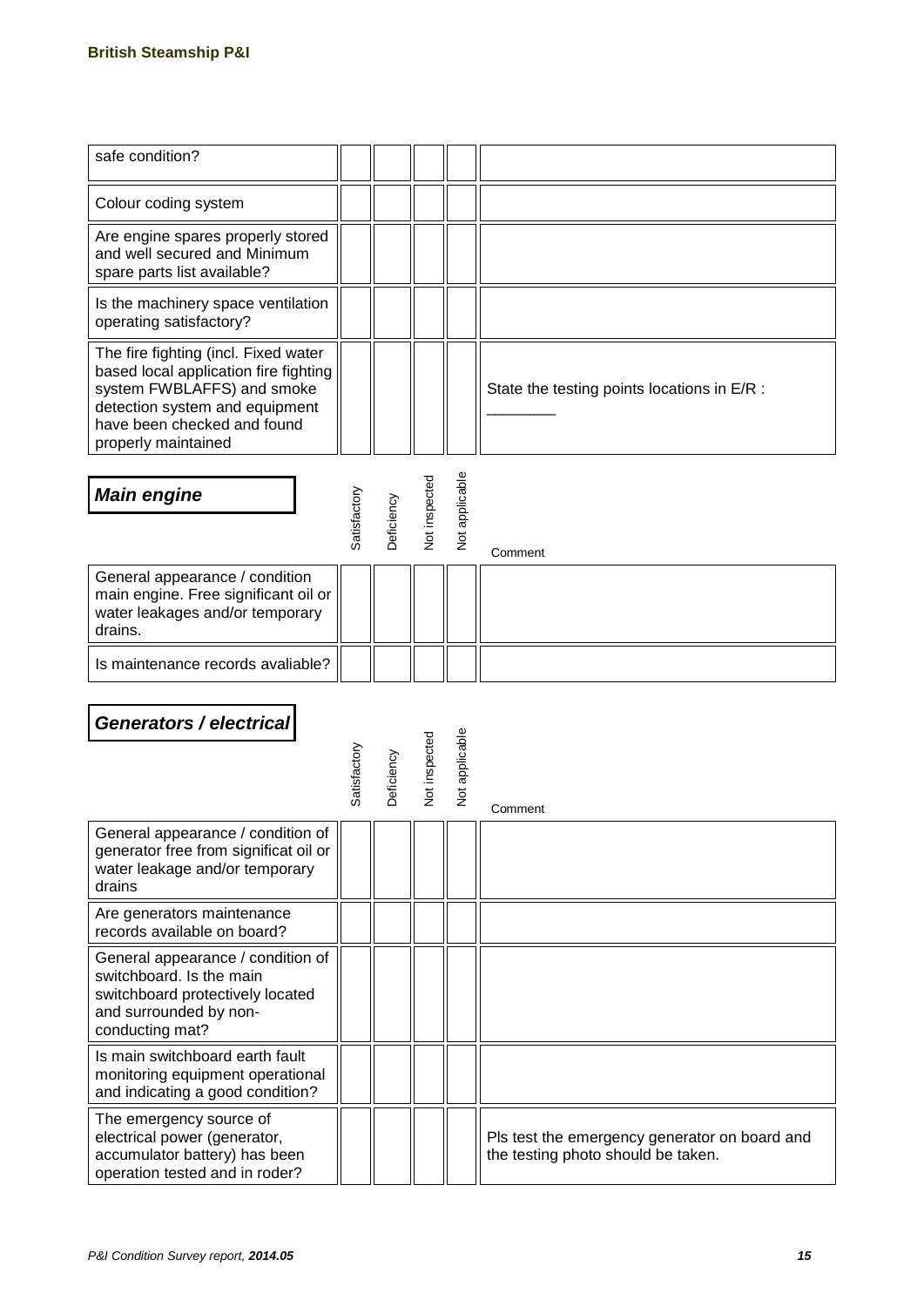| The cable laying and connection<br>has been checked for tightness<br>and chafing, and no damaged<br>cable jackets, ageing, fouling. |              |            |               |                |         |
|-------------------------------------------------------------------------------------------------------------------------------------|--------------|------------|---------------|----------------|---------|
| <b>Steering gear</b>                                                                                                                | Satisfactory | Deficiency | Not inspected | Not applicable | Comment |
| Condition gear/pumps free from<br>hydraulic leaks and cleanliness of<br>the steering gear room                                      |              |            |               |                |         |
| Is the emergency steering<br>procedures displayed in local?                                                                         |              |            |               |                |         |
| Are emergency steering tested<br>regularly and emergency steer<br>drills carried out?                                               |              |            |               |                |         |
| Remarks section I:                                                                                                                  |              |            |               |                |         |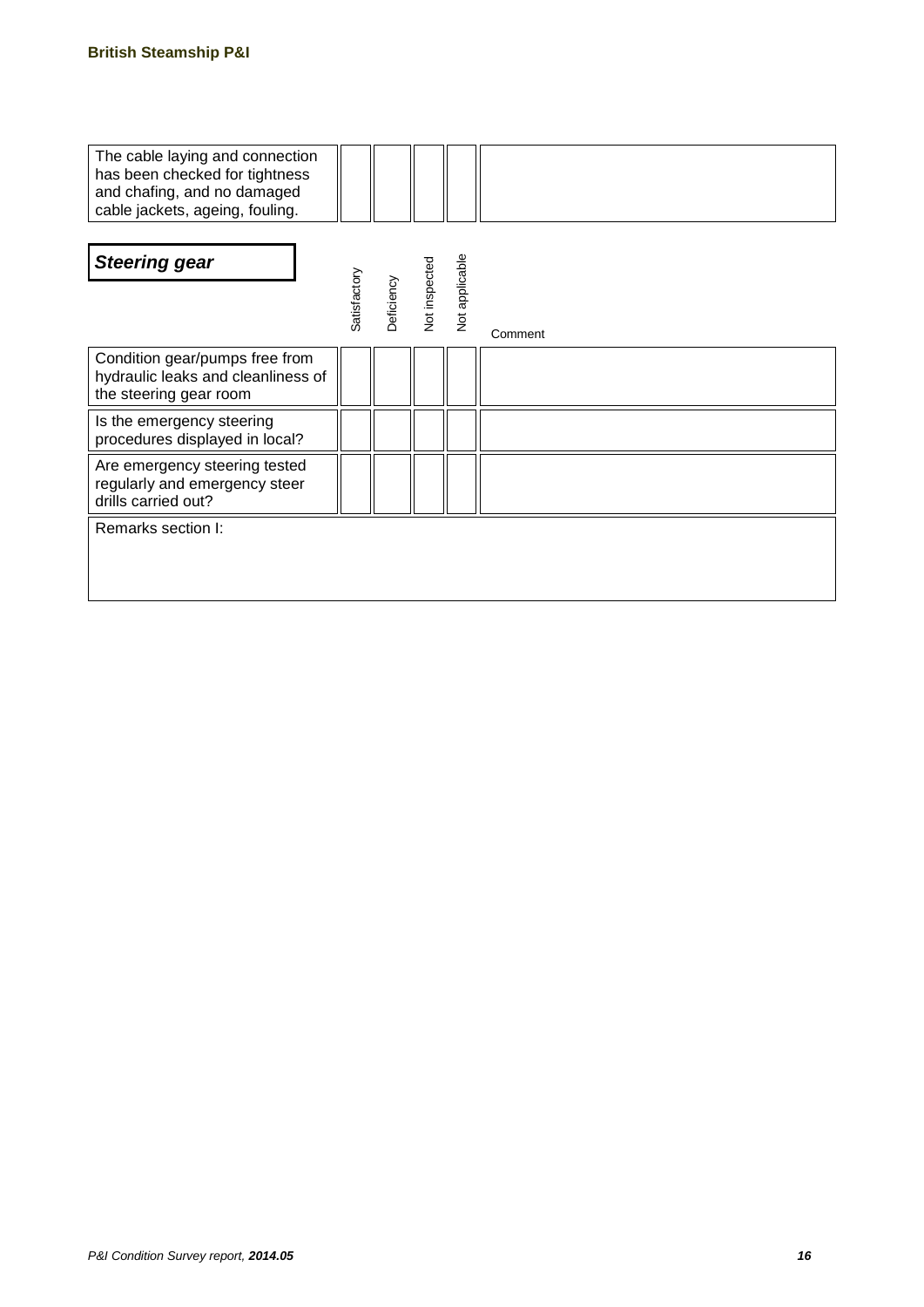#### **GENERAL COMMENTS ON SURVEY FINDINGS BY SURVEYOR**

Briefly remark on the following subjects;

- Company management system/implementation/verification on board.<br>- Compliance with general marine industry standards.
- Compliance with general marine industry standards.
- Crew management (fatigue/safety awareness/training)
- Crewing agency/training.
- Cargo worthiness.<br>- Preventive mainter
- Preventive maintenance.
- Cosmetic maintenance.
- Cooperation on board during survey attendance.